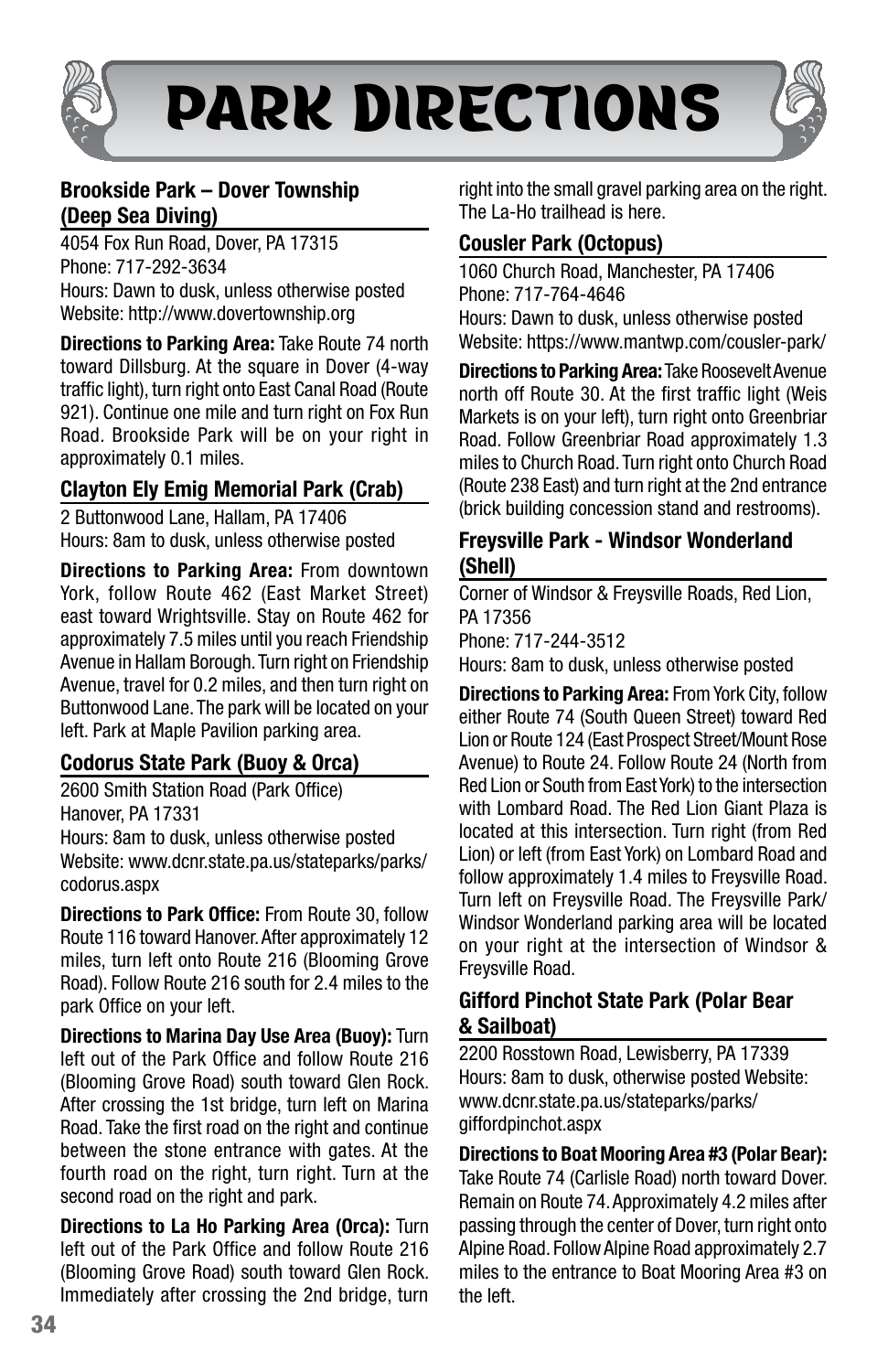#### Directions to Conewago Day Use Area (Sailboat):

Take Route 74 (Carlisle Road) north toward Dover. Remain on Route 74. Approximately 4.2 miles after passing through the center of Dover, turn right onto Alpine Road. Follow Alpine Road approximately 2.5 miles to the Conewago Day Use Area on the left.

#### Heritage Rail Trail County Park (Iceberg & Puffer Fish)

400 Mundis Race Road (York County Parks Office), York, PA 17406 Hours: 8am to dusk, unless otherwise posted Website: https://yorkcountypa.gov/parksrecreation.html

Directions to Loucks Mill Road Parking Area (Iceberg): From Rt. 30 turn onto Loucks Mill Rd. Parking area is 100 yards ahead on your right.

Directions to New Freedom Trail Station (Puffer **Fish):** Take Interstate 83 south to the Shrewsbury exit (#3). Follow Route 851 west to Railroad Borough. Turn left on Route 851 West and continue into New Freedom. Turn left on Franklin Street. The parking area is one block on the left corner of Front and Franklin Streets.

## Highpoint Scenic Vista and Recreation Area (Lighthouse)

1199 Hilts Road, Wrightsville, PA 17368 Hours: 8am to dusk, unless otherwise posted Website: https://yorkcountypa.gov/parksrecreation/the-parks/highpoint-scenic-vistarecreation-area-parks.html

Directions to Parking Area: Follow Route 30 East to the Wrightsville Exit. At the end of the ramp, turn right on Cool Springs Road toward Wrightsville. Continue straight (cross Route 462) on Cool Creek Road at the stop light (Cool Creek Golf Course will be on your right.) Drive approximately 1.7 miles to Haugh Road on your left. Haugh Road will turn into Knight's View Road – stay on this road for about 1.0 mile until you reach Hilts Road. Turn left on Hilts Road. The parking area for Highpoint Scenic Vista is on your right.

#### Hopewell Area Recreation Complex (Island)

4295 Plank Road, Stewartstown, PA 17363 Phone: 717-993-2027 Hours: Dawn to dusk, unless otherwise posted Website: http://www.ycswa.com/facilities/ hopewell-area-recreation-complex/

Directions to Parking Area: Take Interstate 83 south to exit #4 (Shrewsbury). Turn right off the exit (onto Route 851 West) and proceed approximately 0.3 miles to the first road on your right: (Mount Airy Road). Turn right onto Mount Airy Road and proceed 1.5-2 miles to the stop sign. At the stop sign, make a right turn onto Plank Road and proceed 2 to 3 miles to the York County Sanitary Landfill. Continue approximately 1/4 mile past the Landfill gate entrance and make a left into the entrance of the Hopewell Area Recreation Complex. Continue to the Hopewell Area Recreation Complex parking area on your left.

#### John C. Rudy County Park (Jellyfish)

400 Mundis Race Road (York County Parks Office), York, PA 17406 Phone: 717-840-7440 (York County Parks Office) Hours: 8am to dusk, unless otherwise posted Website: https://yorkcountypa.gov/parksrecreation.html

Directions to Parking Area: From Route 30, follow Mount Zion Road (Route 24) north to Sherman Street. Turn right on Sherman Street and then left on Mundis Race Road (after the bridge). The park is 0.6 miles on your right. Park at Pines Picnic Area.

## Kiwanis Lake – Farquhar Park (Fishing)

North Newberry Street, York, PA 17404 Hours: Dawn to dusk, unless otherwise posted

Directions to Parking Area: From downtown York, follow North George Street to Philadelphia Street. Turn left onto West Philadelphia Street and follow approximately 0.4 miles to Newberry Street. Turn right onto Newberry Street and follow along the east side of the park. Turn left onto Madison Avenue and locate a parking space.

#### Little Creek Community Park (Seaweed)

Route 116 (Formerly Little Creek Golf Course), Spring Grove, PA 17362 Hours: 8am to dusk, unless otherwise posted Website: https://www.sgrprc.com/communityparks

Directions to Parking Area: From York, take Route 30 west and turn left onto Route 116. Travel approximately 2.9 miles on Route 116, the parking area will be on the left.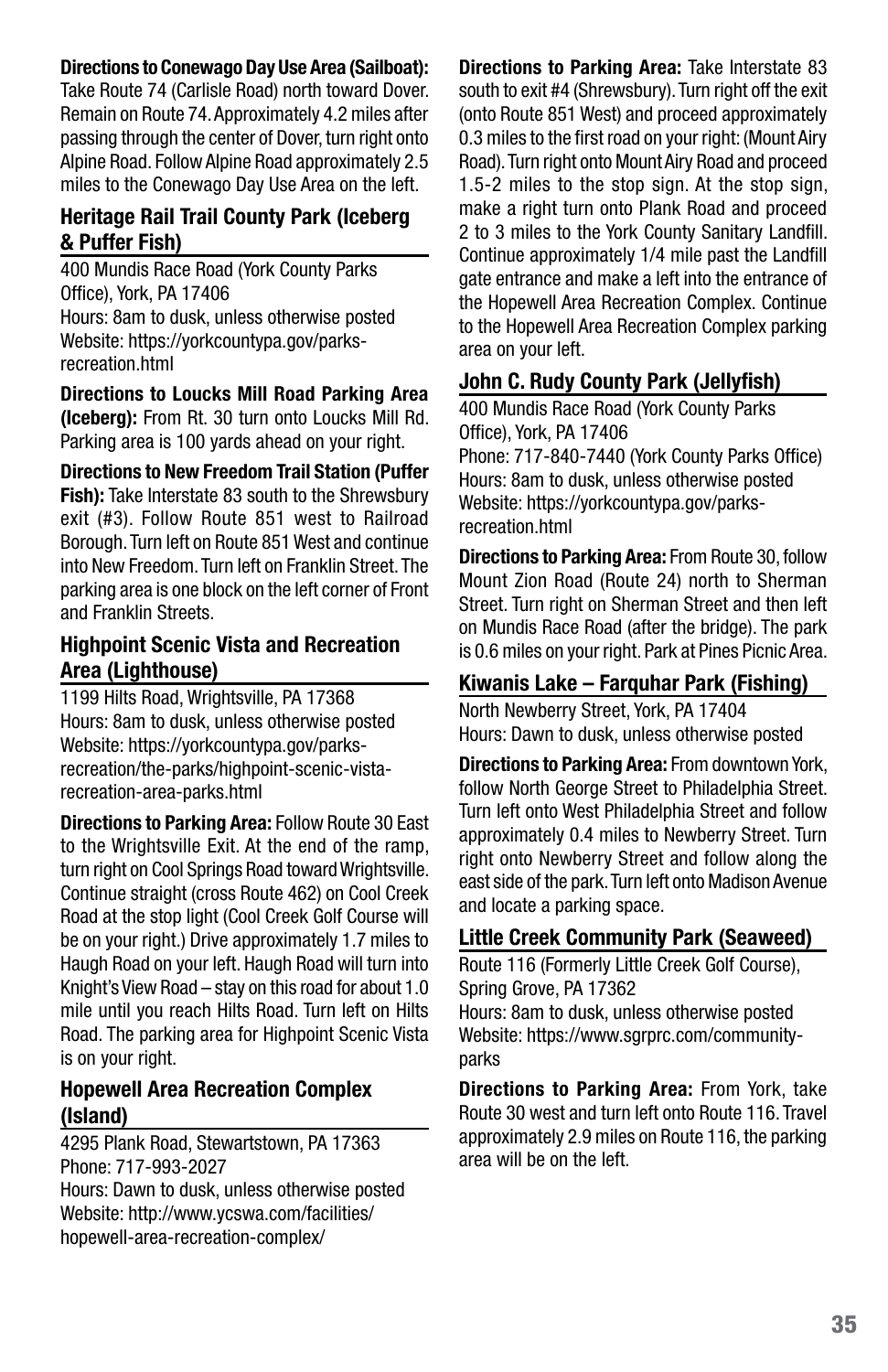

# PARK DIRECTIONS



## Mason-Dixon Trail – Lock 12 Area (Submarine)

River Road, Airville, PA 17302 Hours: 8am to dusk, unless otherwise posted Website: http://www.pplweb.com/holtwood/ general+information.htm

Directions to Parking Area: Follow Route 74 south (South Queen Street) toward Red Lion. Continue on Route 74 (Delta Road) south toward Delta. After travelling approximately 15.5 miles on Route 74, turn left on Route 372 (Holtwood Road). Remain on Route 372 east to the Norman Wood Bridge. Turn left on River Road just before the bridge. Continue to the second parking area on your right.

## Native Lands County Park, Zimmerman Center for Heritage (Waterskiing)

1706 Long Level Road, Wrightsville, PA 17368 Hours: 8am to dusk, unless otherwise posted

Directions to Parking Area: Take Route 30 east to the Wrightsville exit. At the end of the ramp, turn right on Cool Springs Road toward Wrightsville. Turn left on Route 462 and continue into Wrightsville Borough. At the stop light, turn left on Route 462 (Hellam Street). Before reaching the Susquehanna River bridge, stay straight on Hellam Street. (Route 462 will continue across the bridge). Turn right on South Front Street, drive under the bridge and continue on this road (which becomes PA Route 624). Remain on PA Route 624 (Long Level Road) for approximately 4.0 miles to the entrance to the Zimmerman Center for Heritage on your right.

# P. Joseph Raab County Park (Blue Marlin)

2600 Hoff Road, Seven Valleys, PA 17360 Phone: 717-840-7440 (York County Parks Office) Hours: 8am to dusk, unless otherwise posted Website: https://yorkcountypa.gov/parksrecreation.html

Directions to Parking Area: From York, take Route 30 west and turn left onto Route 616. Follow Route 616 for 5.5 miles to Green Valley Road. Turn right on Green Valley Road and follow 2 miles to Hoff Road. Take a right on Hoff Road. The parking area is 0.5 mile ahead on the left.

## Paul Smith Library & Southern YMCA (Snorkeling)

Constitution Avenue, Shrewsbury, PA 17361 Hours to walk hike: 8am to dusk, unless otherwise posted

Website (YMCA): https://www.yorkpa.org/listing/ ymca-of-york-and-york-county-southernbranch/4371/

Website (Library): https://www.yorklibraries.org/ shrewsbury-paul-smith/

Directions to Parking Area: Take Interstate 83 south to exit #4 (Shrewsbury). Turn right off the exit (onto Route 851 West) and proceed approximately 0.6 miles to South Main Street. Turn left onto South Main Street and proceed approximately 1.1 miles to the traffic light. At the traffic light, make a right turn onto Constitution Avenue and proceed approximately .2 miles to Miller Park Drive, make a left. Continue straight on Miller Park Drive till you come to the Miller Family Memorial Parking Area.

## Penn State York Campus (Sunken Treasure)

1031 Edgecomb Avenue, York, PA 17403 Website: https://york.psu.edu/

Directions to Parking Area: From downtown York, head south on North George Street. Turn left onto Rathton Road. Continue on Rathton, crossing over Queen Street. Turn left at the Pullo Family Performing Arts Center sign off Edgecomb Avenue. Turn left into the parking area.

## Richard M. Nixon County Park (Sea Turtle)

5922 Nixon Drive, York, PA 17407 Phone: 717-840-7440 (York County Parks Office) Hours: 8am to dusk, unless otherwise posted Website: https://yorkcountypa.gov/parksrecreation.html

Directions to Parking Area: Take Interstate 83 south to the Leader Heights exit (#14). At the end of the ramp, turn right and follow Leader Heights Road to South George Street. Turn left onto South George Street toward Jacobus. After passing Smith Village, turn right onto Valley Road and follow down the hill. After driving around, a sharp right curve, turn right onto Nixon Drive. At the stop sign, turn left and continue following Nixon Drive into the park.